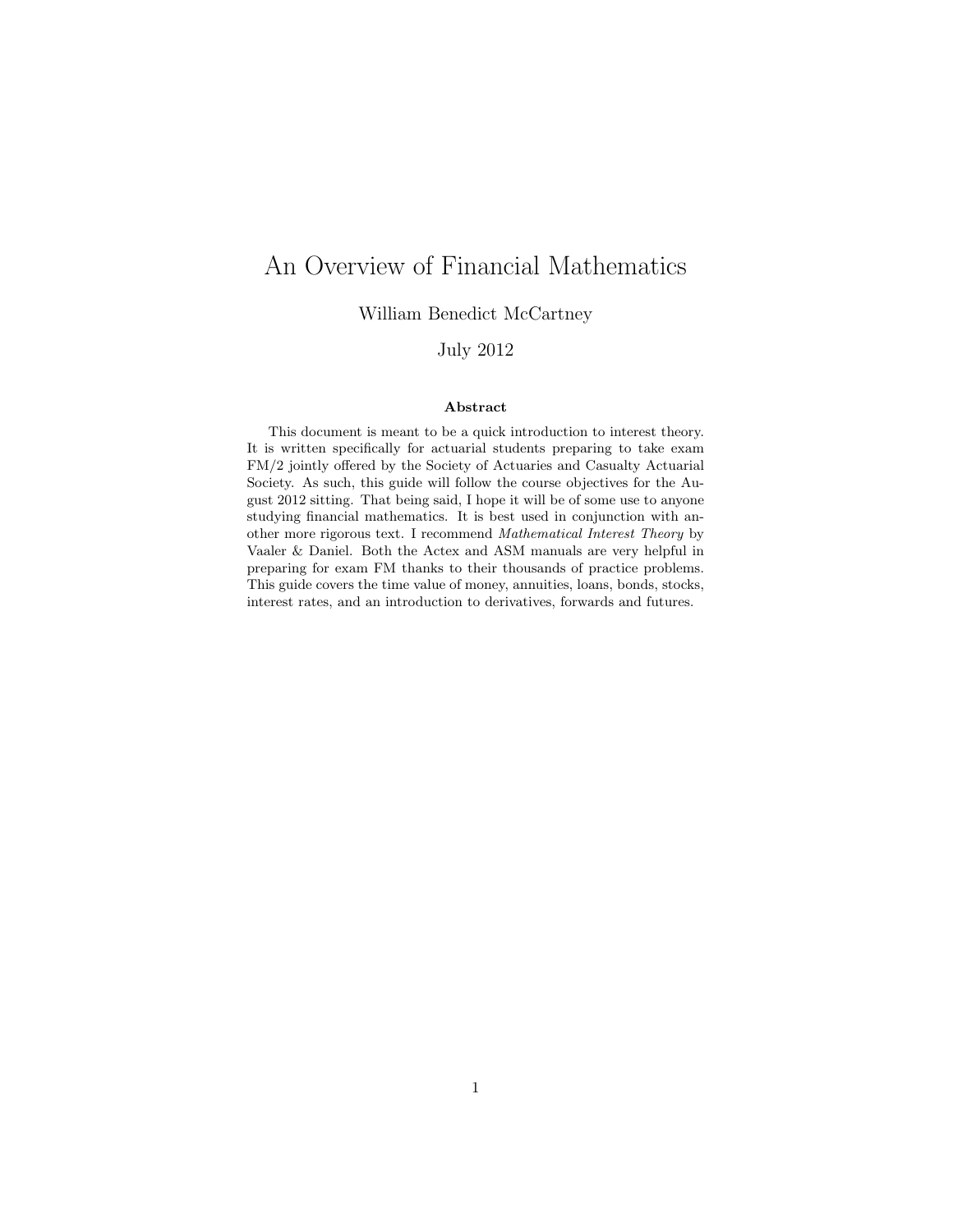# 1 Introduction to the Time Value of Money

#### 1.1 Interest Explained

The central idea of interest theory is that the same amount of money is worth different amounts at different times. In other words, a rational person would rather have five thousand dollars right now than the promise of five thousand dollars in three years – the rational person has the option to save the money for three years or to do something else with it. This or adds value to having the money now.

Because of this difference in values a lender who loans money to a borrower can reasonably charge him for it. The money that the borrower pays to the lender is called interest. Most of us, much to Polonius' dismay, are both borrowers and lenders. We've borrowed money to pay for our cars and therefore have to pay some amount of interest on that loan. At the same time we've lent money to the bank (by depositing our money there) and they pay us interest.

There is a reason that the interest rate, the rate that determines the amount of interest owed, is different in our arrangement with the car dealership and the bank's arrangement with us: we are riskier. The dealership has fair reason to worry that I might split without paying for all of the car or find myself bankrupt and unable to pay. The dealership is trying to put a price on the risk they are accepting. Therefore, if I am able to convince the dealer I'm a sure thing to pay it all back, I might be able to get a lower rate. On the other hand, I'm not at all concerned that the bank is going to run away with my money so I can't reasonably charge them a high rate for borrowing my money. However, I am still assuming some risk, the bank might go under, so I do charge some interest.

These are just two examples of hundreds of different ways that people and organizations can lend money to each other. This review guide is more concerned with valuing the interest and determining the value of money at different times than working out what a fair interest rate is or why interest exists. Those topics will be explored in exams MFE/3F and MLC/3L. For now, just assume a non-negotiable interest rate and don't worry too much about why exactly it exists.

### 1.2 Simple and Compound Interest

Let's assume that you deposit some money into a savings account at a bank and plan to leave it there for a while without depositing into it or withdrawing from it. The amount of money in the account will therefore increase over time as the bank adds the interest payments to the savings account. This phenomenon is called the growth of money or time value of money. The money can grow in one of two main ways.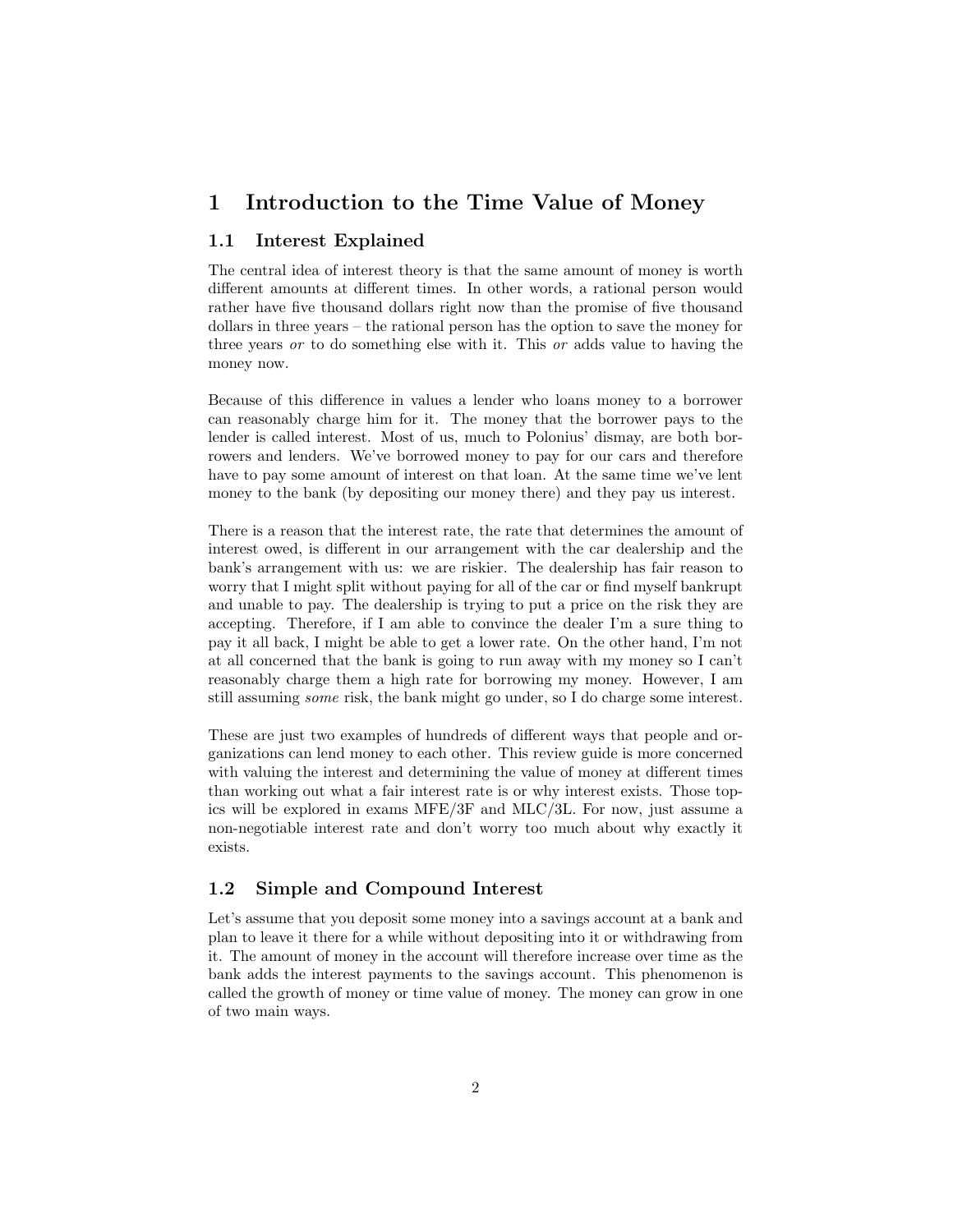The first is that each year the bank might add some percent of the original amount deposited. For example, you might deposit \$100 into the account. Then one year later the bank adds an interest payment of amount \$5 so that the savings account contains \$105. Then one year after that, two years after the original deposit was made, the bank adds another \$5 into the account so that the account contains \$110. This model of growth is called simple interest and can be represented by the following equation:

$$
A(t) = K(1 + it)
$$
\n<sup>(1)</sup>

where A, the amount function, is the value of the account at time  $t$ ;  $K$ , the principal, is the amount originally deposited;  $i$  is the interest rate governing the account; and  $t$  is the time since the original deposit. In this example,  $A(0) = $100, A(1) = $105, A(2) = $110, K = $100, \text{ and } i = .05 \text{ (remember, the)}$ interest rate is just that, a rate). Sometimes it is more convenient to deal with the case in which just one dollar was originally invested.

$$
a(t) = 1 + it \tag{2}
$$

Here a is called the accumulation function. Note that  $A(t) = Ka(t)$ . Simple interest is not used very much in the real world for an obvious reason. Look back over the example and see if you can figure out why. A savvy investor, instead of doing what the investor in the example did, would take his \$105 and open a brand new account. That way at the end of the second year the bank would add  $105*.05 = 5.25$  to his account. This investor was able to take advantage of the system and get an  $A(2)$  equal to \$110.25. The banks for seeing this problem usually offer a savings account that grows according to compound interest.

$$
A(t) = Ka(t) = K(1+i)^t
$$
\n<sup>(3)</sup>

To explore simple and compound interest in more depth it is necessary that I introduce some new vocabulary. The effective interest rate,  $i_{[t_1,t_2]}$ , tells us the rate that corresponds to the amount of interest paid in the interval  $[t_1, t_2]$ .

$$
i_{[t_1, t_2]} = \frac{a(t_2) - a(t_1)}{a(t_1)} = \frac{A(t_2) - A(t_1)}{A(t_1)}
$$
(4)

Note that the interval  $[n-1,n]$  is called the  $n^{th}$  period. With these definitions in hand, it is clear that for simple interest the effective interest rate is constantly decreasing while for compound interest it is the same regardless of the period (look back to the example and verify this for yourself).

#### 1.3 Nominal Interest Rates

In our example the interest was paid at the end of each year. But there is no reason that the interest must be paid yearly. Indeed, it is very often paid monthly, quarterly, or semi-annually. Ideally, we would always be given the effective rate for the interval and the length of the interval. For example, an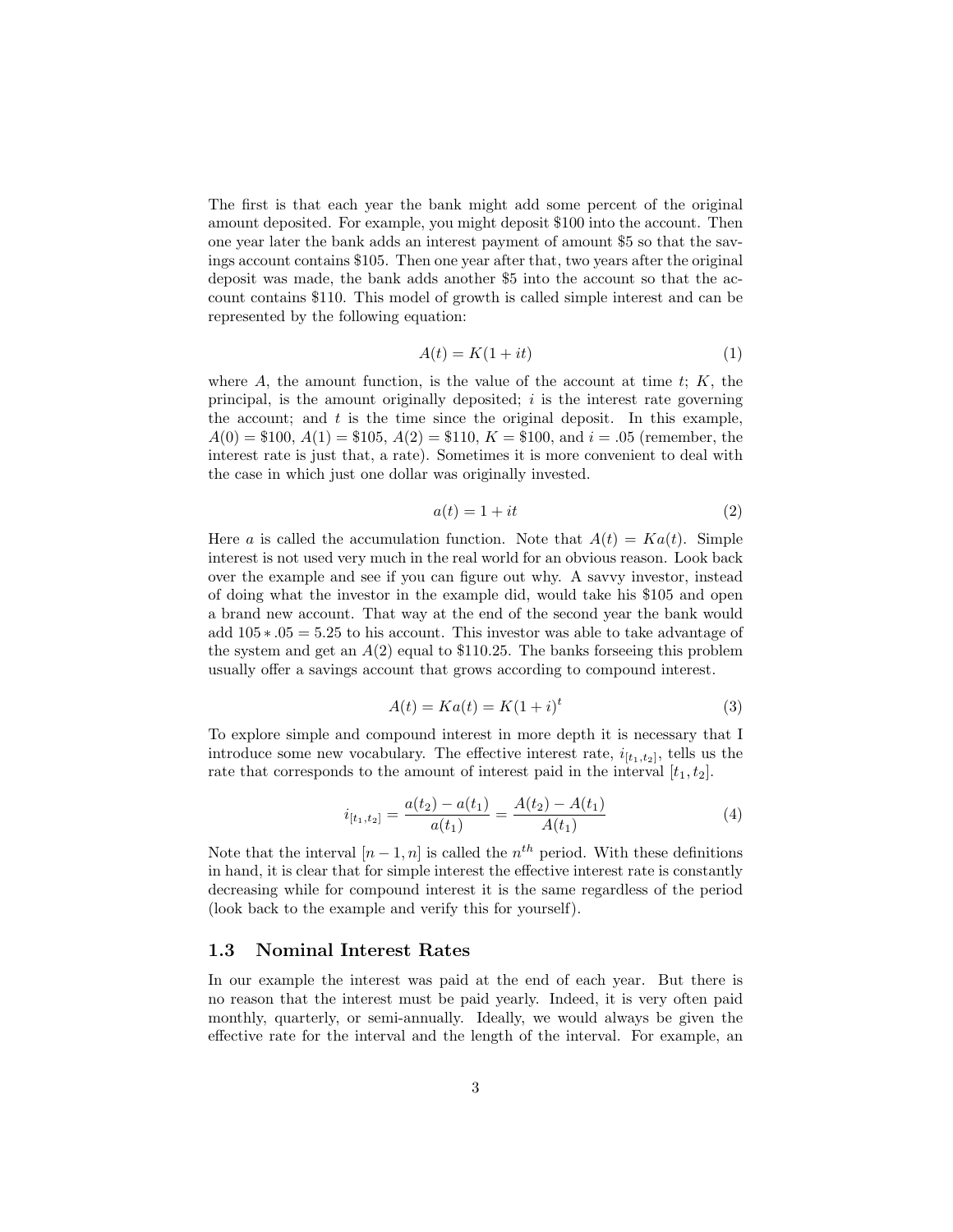investment might pay 1% per month (if it doesn't say interest is simple or compound, it is assumed to be compound), and we would know that at the end of each month our investment would be worth 1.01 times what it was worth at the beginning of the month. Unfortunately, this is not always the case.

The nominal interest rate is the interest rate per period times the number of those periods in a year. In our example we would say the investment pays interest at a nominal rate of 12% convertible/credited/payable monthly. This nominal rate is written  $i^{(12)} = 12\%$  (note the paranthesis around the 12, it's not an exponent) and we say "i upper twelve". Note that if we deposited \$100 in this account we would not have \$112 at the end of the year but rather  $\$(100)(1.01)(1.01)...(1.01) = (100)(1.01)^{12} = $112.68$ . We can use formula (4) to determine that this account pays interest at an annual EIR of  $\frac{112.68-100}{100}$ 12.68%. There is a specific formula for converting a nominal interest rate to an effective interest rate, but I prefer to think about what's actually happening to the money.

$$
a(t) = (1+i)^{t} = \left(1 + \frac{i^{(m)}}{m}\right)^{tm}
$$
\n(5)

You can then rearrange whatever you want to solve for what the problem requires.

#### 1.4 Discount Rates

So far, I've talked about what happens when an amount of money changes hands at the beginning of a time period and interest is paid on that money. But sometimes, two parties make an arrangement where the money changes hands at the end of a time period instead. Since the money is worth more now than in the future, the person getting the money at the end of the year ought to get a cheap price on it. In other words, he gets it at a discounted price.

A simple example best demonstrates the difference between discount and interest rates. The interest rate is the amount the money grows. The investor lends \$100 to the bank, the bank pays him 5% interest, and at the end of the year the investor gets \$105. The discount rate is the rate at which the money is discounted. The investor lends the bank \$95 and at the end of the year the bank pays him \$100. In this case the discount rate was 5%.

We calculate the effective discount rate in a similar fashion to how we calculated the effective interest rate.

$$
d_{[t_1, t_2]} = \frac{a(t_2) - a(t_1)}{a(t_2)} = \frac{A(t_2) - A(t_1)}{A(t_2)}
$$
(6)

In our introductory example we had just one discount time period, but there can, of course, be multiple periods. Both simple and compound discounting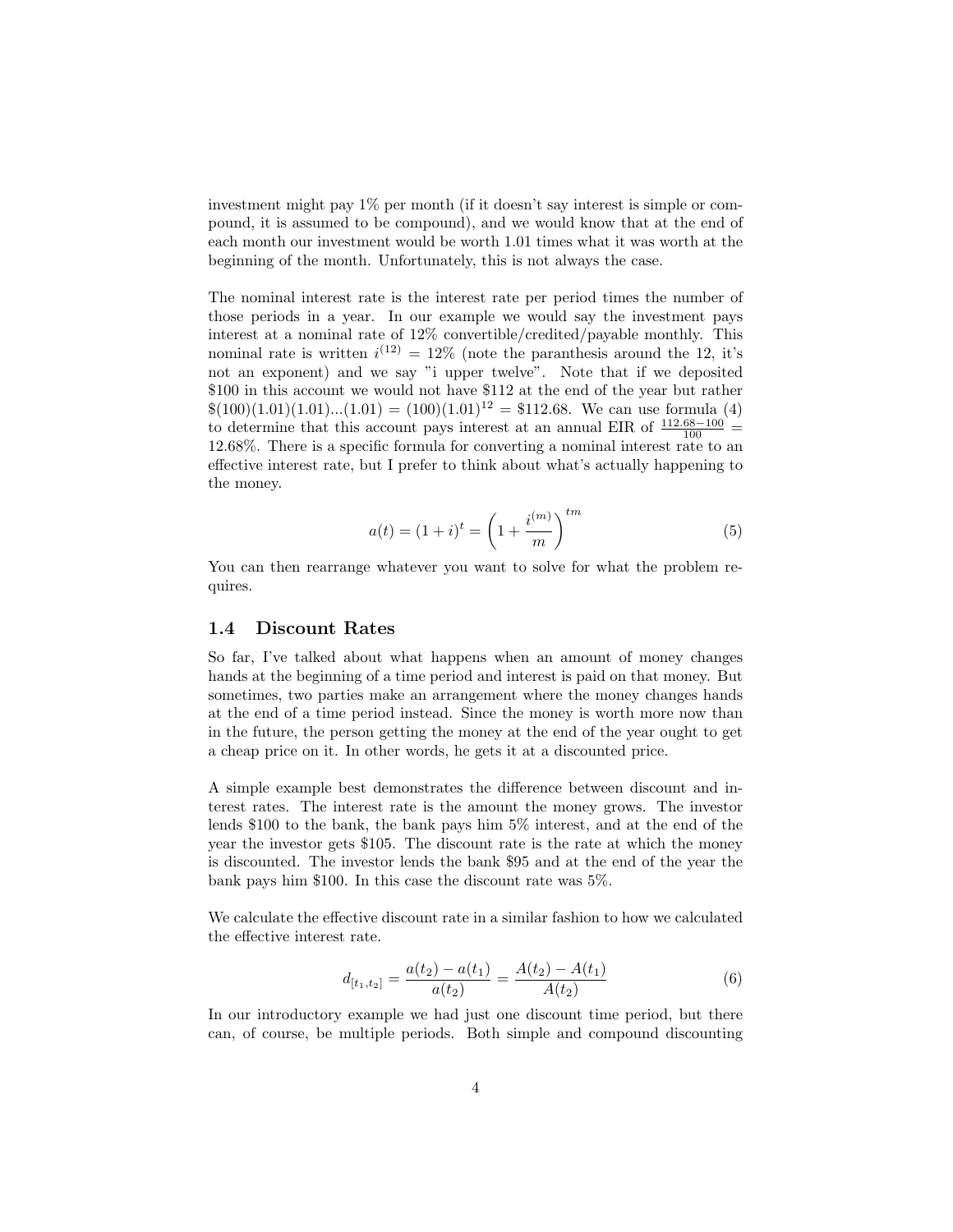exist.

$$
a(t) = \frac{1}{1 - dt} \tag{7}
$$

$$
a(t) = (1 - d)^{-t}
$$
 (8)

Also note that discount rates can be be written as nominal rates. The concepts are all equivalent to the interest rate concepts. The following equality will be useful.

$$
a(t) = (1 - d)^{-t} = \left(1 - \frac{d^{(p)}}{p}\right)^{-pt}
$$
\n(9)

The previous example also shows how interest and discount rates are related. A different investor at a different bank could have lent the bank \$95 and watched that money grow, according to some interest rate, to \$100. Be aware that the \$95 did not grow at an interest rate of 5% but  $\frac{100-95}{95}$  = .0526 or 5.26%. A little algebraic manipulation of equations (4) and (6) reveals that

$$
(1+i)(1-d) = 1
$$
\n(10)

With the concept of discounting we are now well prepared to truly understand the notion of the time value of money.

#### 1.5 Present and Future Values

After reading the previous example comparing interest and discount rates a natural thing to wonder is how much money did the investor have to invest at the first bank where the interest rate was 5% to end the period with \$100. To figure this out, simply use equation  $(3)$  and solve for K. In fact, this sort of calculation is done so often that a new function, called the discount function, is used. The discount function is, of course, the inverse of the accumulation function.

$$
v(t) = \frac{1}{a(t)}\tag{11}
$$

To make very clear what values we are referring to, we use the terms present value and future value. The present value is the value of the money right now. The future value is the value of that same money plus the accumulated interest.

$$
FV = PV * a(t) \tag{12}
$$

It should be becoming clear how the discount rate plays a role in this. Let's say an investor wants his investment to grow to \$1 over the course of the year. The present value he has to invest is  $\frac{1}{1+i}$ . Recall that the discount rate is the rate that tells us how much the future value is on sale or marked down. Therefore,

$$
d = 1 - \frac{1}{1+i} = \frac{i}{1+i} \tag{13}
$$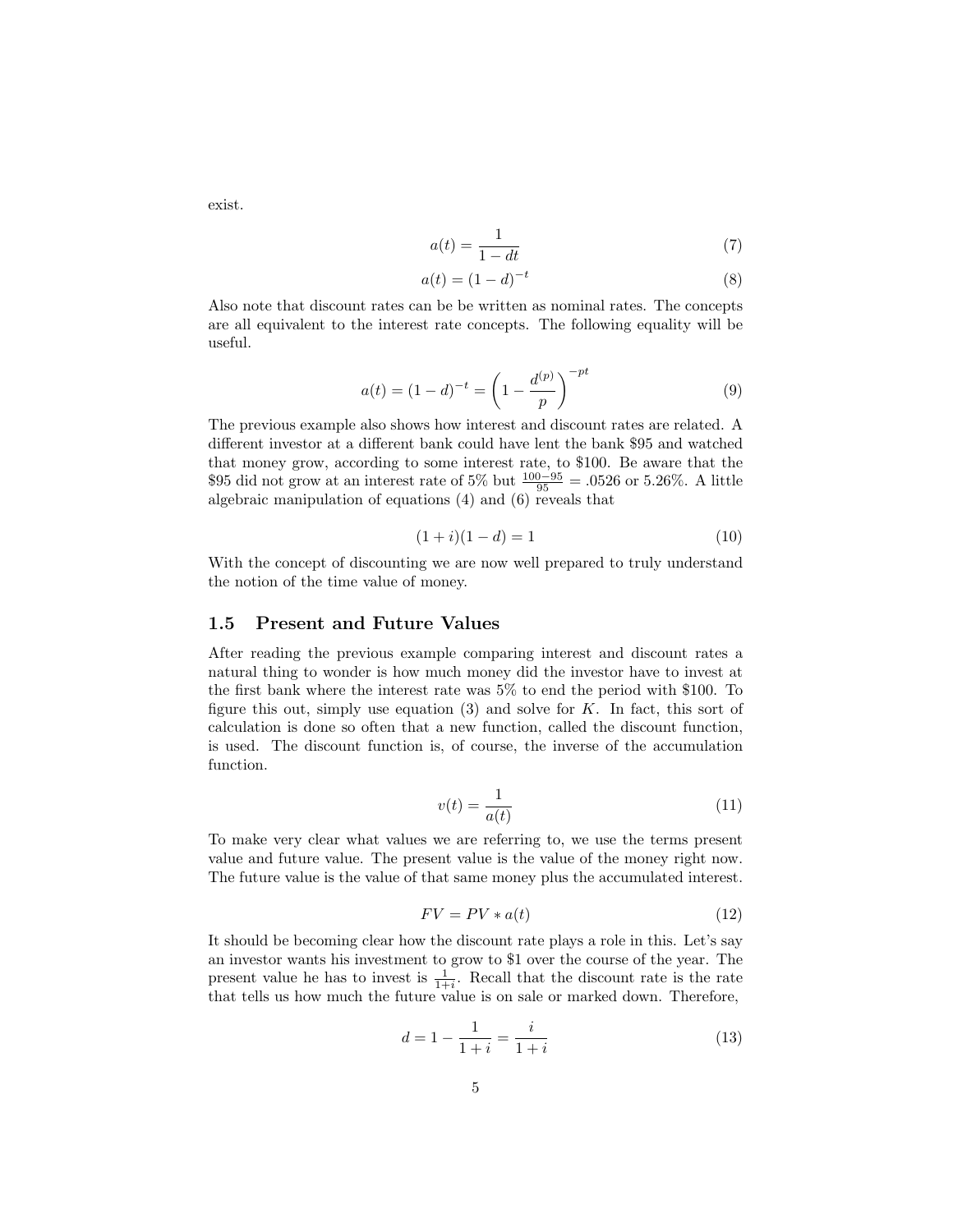This is simply another way of writing what we already algebraically showed in equation (7). Finally, we see that

$$
d = 1 - v \tag{14}
$$

#### 1.6 The Force of Interest

While generally accounts pay interest in discrete intervals, it is theoretically possible that an account could pay interest continuously. To calculate what the accumulation function is under continuous interest you can do a couple things. One, you can take a limit of a nominal rate. First, we will define the force of interest,  $\delta$ , as follows.

$$
\lim_{m \to \infty} i^{(m)} = \ln(1 + i) = \delta \tag{15}
$$

It's not necessary that you be able to prove it for exam FM, but it's a good proof to know. With that definition and a recollection of the definition of e in hand we can finally calculate the accumulation function.

$$
\lim_{m \to \infty} \left( 1 + \frac{i^{(m)}}{m} \right)^m = \lim_{m \to \infty} e^{i^{(m)}} = e^{\delta} \tag{16}
$$

A completely different approach is to start with what continuous interest actually means. It means that at every point in time your instantaneous change in your account is  $\delta$  times the amount of money currently in the account, since that's the interest amount payable. Mathematically we can write:

$$
\frac{d}{dt}a(t) = \delta a(t) \tag{17}
$$

This is just an elementary differential equation with solution:

$$
a(t) = e^{\delta t} \tag{18}
$$

I'll reassure you now that you don't need to be able to derive the accumulation function under continuously compounded interest. Simply memorizing the accumulation function is sufficient.

The last explanation introduced the idea of the instantaneous change in the account value. While solving the differential equation we see that  $\delta = \frac{a'(t)}{a(t)}$  $rac{a(t)}{a(t)}$ . In that case, the force of interest,  $\delta$ , was constant. However, in accounts earning discrete interest there is also a force of interest at all times. And, as luck would have it, the formula is the same. The only difference will be that  $\delta$  will depend on time, i.e., it's not a constant. In general, given a  $\delta$  function in terms of t we can determine what  $a(t)$  is.

$$
a(t) = e^{\int_0^t \delta(u) du} \tag{19}
$$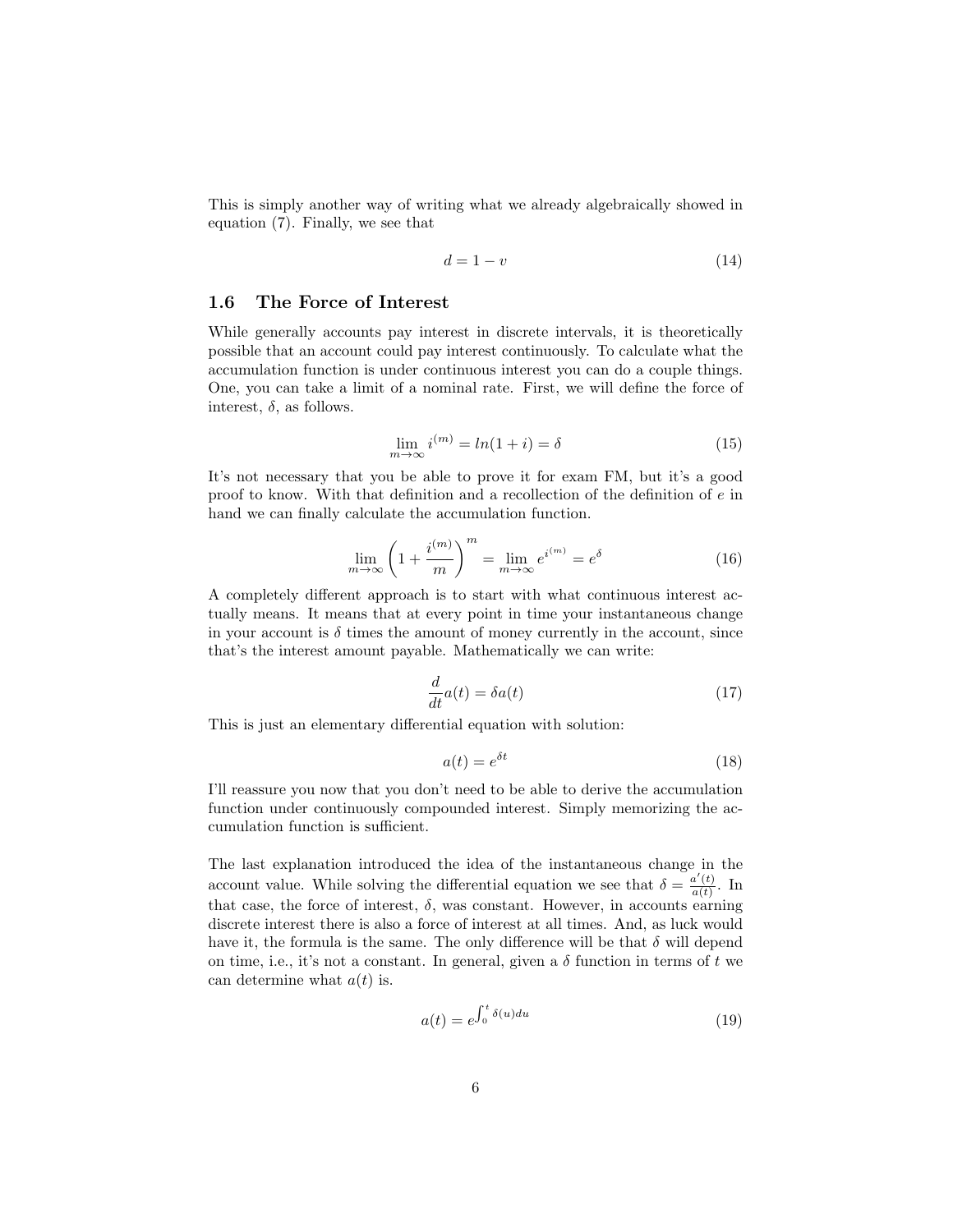#### 1.7 Big Equation

The previous sections have introduced the most common ways that money can grow. All of the interest theory presented so far can be represented by one big equality.

$$
a(t) = (1+i)^t = \left(1 + \frac{i^{(m)}}{m}\right)^{mt} = (1-d)^{-t} = \left(1 - \frac{d^{(p)}}{p}\right)^{-pt} = e^{\delta t} \tag{20}
$$

And if, instead of finding the future value of some amount of money, you need to find a present value use  $v(t) = \frac{1}{a(t)}$ .

#### 1.8 Inflation

Inflation is defined as the natural increase in the cost of goods. Inflation as a concept is complicated and beyond the scope of the overview, but its impact on the value of money is important. As a simple example, in 1980 \$100 could buy 278 widgets while today it can only buy 100 widgets. It is reasonable to assume that in the future \$100 will buy even fewer widgets. In other words, inflation eats away at the value of money. Because of this, there is an important rate, the real interest rate, that describes how the purchasing power of money grows over time.

$$
1 + j = \frac{1 + i}{1 + r} \tag{21}
$$

where  $i$  is the real interest rate, i is the interest rate, and r is the rate of inflation. Be forewarned that the notation will change in the later exams. It is standard exam FM notation, though.

#### 1.9 Equations of Value

Up to this point I have only presented situations that involve a single present value and a single future value that can be related by using a single discount or accumulation factor. However, the real meat of financial mathematics is putting these concepts to use in more complicated cash flows.

A classic example might ask us to find the present value of three payments assuming a compound interest rate of 6%. A payment of \$1000 made one year from now, a payment of \$5000 made two years from now, and a payment of \$3000 made three years from now. The present value can simply be thought of as the sums of the present values of four different future values.

$$
PV = (1000)(1.06)^{-1} + (5000)(1.06)^{-2} + (3000)(1.06)^{-3} = $7912.24
$$
 (22)

Another problem might assume that the interest rate is 4% in the first year and 7% in the second year. Find the present value of \$2000 paid at the end of the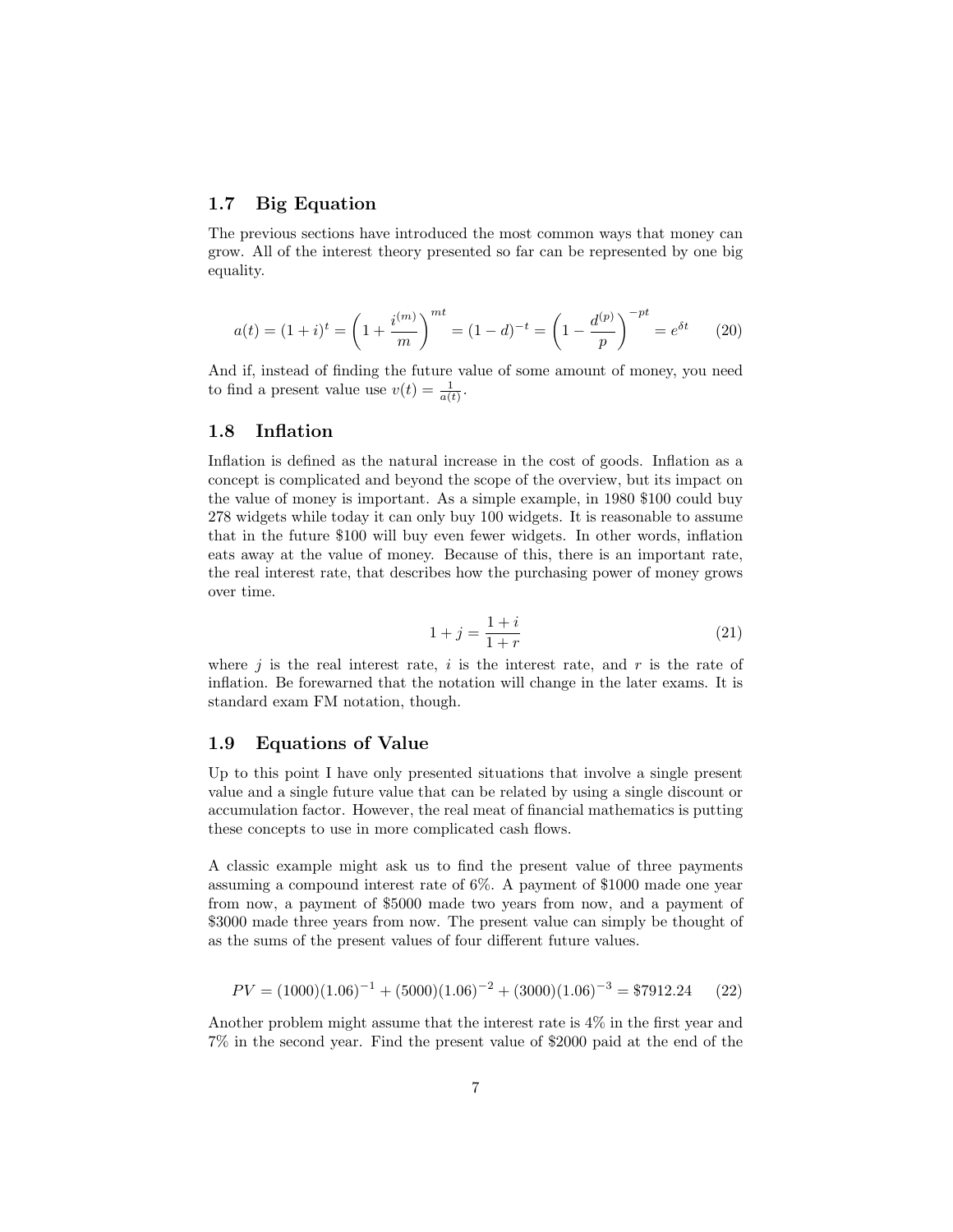first year and \$3000 paid at the end of the second year. For problems like this it is helpful to draw a timeline.

$$
PV = (2000)(1.04)^{-1} + (3000)(1.07)^{-1}(1.04)^{-1} = $4618.98
$$
 (23)

To find the future value of this set of cash flows at the end of year 2, you can either bring forward the present value amount we solved for or the individual cash flows. Draw a timeline.

$$
FV = (4618.98)(1.04)(1.07) = $5140.00
$$
\n(24)

$$
FV = (2000)(1.07) + 3000 = $5140.00
$$
\n(25)

There are several different ways to solve these sorts of problems. It helps to always break it down into little bits – money moves from one period to the next period at some rate. It's always possible to solve equations of value this way. There are many, many examples of them and I encourage you to do enough of them until you feel comfortable moving money around according to the theory laid down in this first section.

## 2 Annuities

An annuity is a kind of cash flow that involves paying the owner a fixed sum of money each year for some number of years. The key thing to remember is that the amount of money paid is fixed. This will allow us to reduce PV and FV calculations for annuities to short formulas instead of strings of values summed together as in section 1.9.

#### 2.1 Annuities-Immediate

An immediate annuity is an annuity that makes payments at the end of specified intervals. The payments are always the same amount, the time intervals are always the same length, and the interest rate is constant. Score! Assuming an end-of-interval payment amount 1, an effective interest rate  $i$  per period, and  $n$ intervals the present value of the annuity-immediate is as follows.

$$
PV = (1+i)^{-1} + (1+i)^{-2} + \dots + (1+i)^{-n}
$$
 (26)

Recall this very important equation for the sum of the terms of a geometric sequence.

$$
Sum = \frac{first term - next after last term}{1 - ratio} \tag{27}
$$

From equation (26), we can see that the first term is  $(1 + i)^{-1}$ , the next term after the last is  $(1+i)^{-(n+1)}$ , and the ratio is  $(1+i)^{-1}$ . We let the present value be represented by the symbol  $a_{\overline{n}}$  pronounced "a angle n".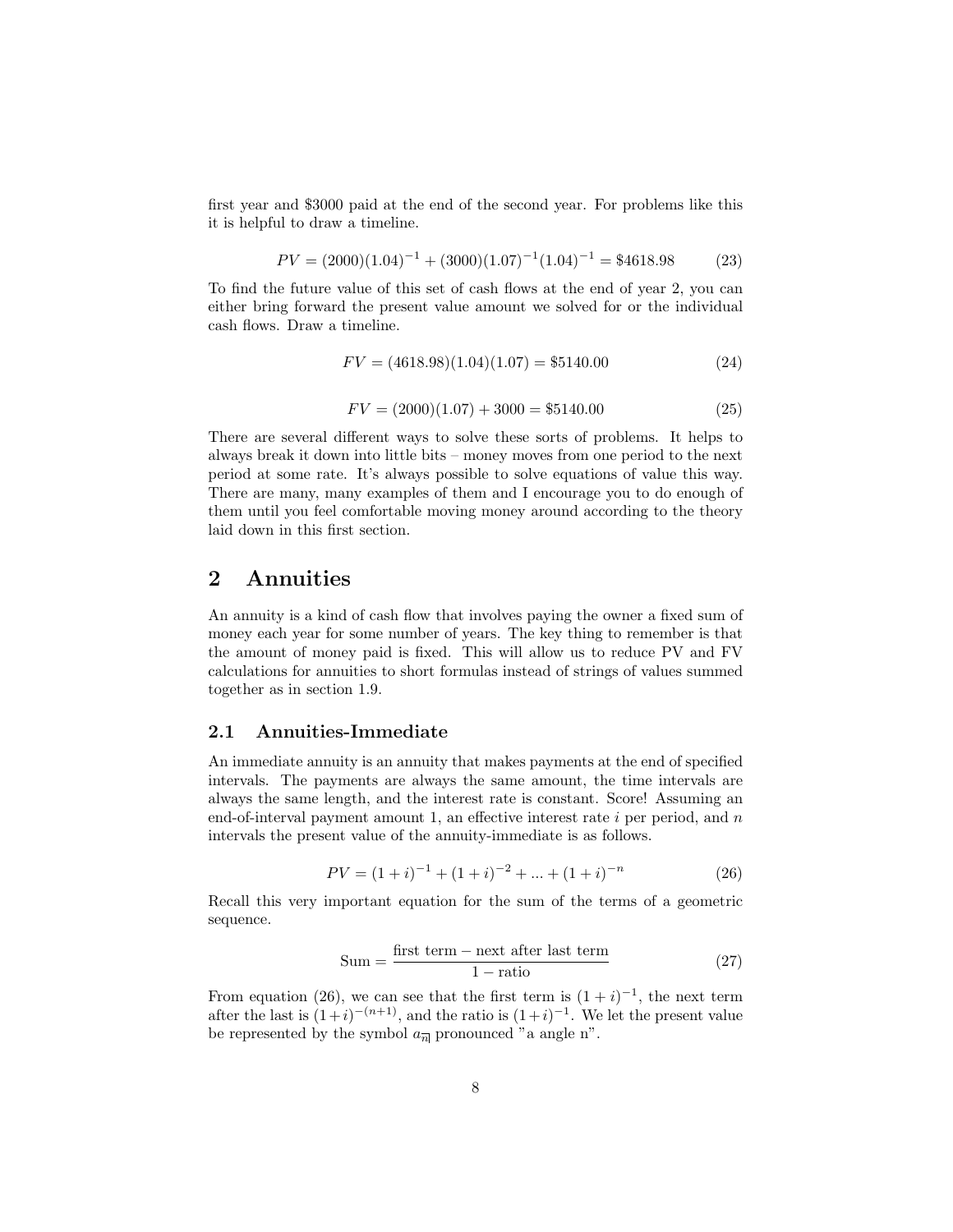$$
PV = a_{\overline{n}|} = \frac{1 - (1+i)^{-n}}{i} = \frac{1 - v^n}{i}
$$
 (28)

The future value,  $s_{\overline{n}}$ , "s angle n", can be determined using either the method we used in (24) or the method used in (25). As a reminder the present value,  $a_{\overline{n}|}$ , is the value one full interval before the first payment. The future value is the value the instant after the  $n^{th}$  payment.

$$
FV = s_{\overline{n}|} = (a_{\overline{n}|})(1+i)^n = \frac{(1+i)^n - 1}{i}
$$
 (29)

Another useful relationship exists between  $a_{\overline{n}|}$  and  $s_{\overline{n}|}$ .

$$
\frac{1}{a_{\overline{n}|}} = \frac{1}{s_{\overline{n}|}} + i \tag{30}
$$

We have been assuming that the level payment is of amount 1. If it's some other amount, say  $P$  (remember that the payment amount must be constant), then the present value is simply  $P(a_{\overline{n}})$  and the future value is  $P(s_{\overline{n}})$ 

#### 2.2 Annuities-Due

This is exactly the same idea as an immediate annuity, except instead of the payments being made at the end of each interval they're made at the beginning of each interval. We write the present value as  $(\ddot{a}_{\overline{n}})$  and say "a double dot angle n". Notice that the present value is the value of the cash flows the instant before the first payment.

$$
\ddot{a}_{\overline{n}|} = (1+i)(a_{\overline{n}|}) = \frac{1-v^n}{d} \tag{31}
$$

It's worth taking a few minutes to make sure you understand why it's true. Remember that the payments of  $a_{\overline{n}|}$  are farther away so their present value must be lower. The future value formulas are analogous.

$$
FV = \ddot{s}_{\overline{n}|} = (1+i)(s_{\overline{n}|}) = \frac{(1+i)^n - 1}{d} \tag{32}
$$

There are a number of relationships between present and future values and between annuities due and immediate. In reality they're all kind of silly. But in terms of learning it's good to think through them and in terms of passing exam FM it's good to know them as they can really speed up a solution.

$$
a_{\overline{n}|} + 1 = \ddot{a}_{\overline{n+1}|} \tag{33}
$$

$$
\ddot{s}_{\overline{n}|} + 1 = s_{\overline{n+1}|} \tag{34}
$$

$$
\frac{1}{\ddot{a}_{\overline{n}}} = \frac{1}{\ddot{s}_{\overline{n}}} + d\tag{35}
$$

$$
(a_{\overline{n}})(1+i)^n(1+i) = \ddot{s}_{\overline{n}} \tag{36}
$$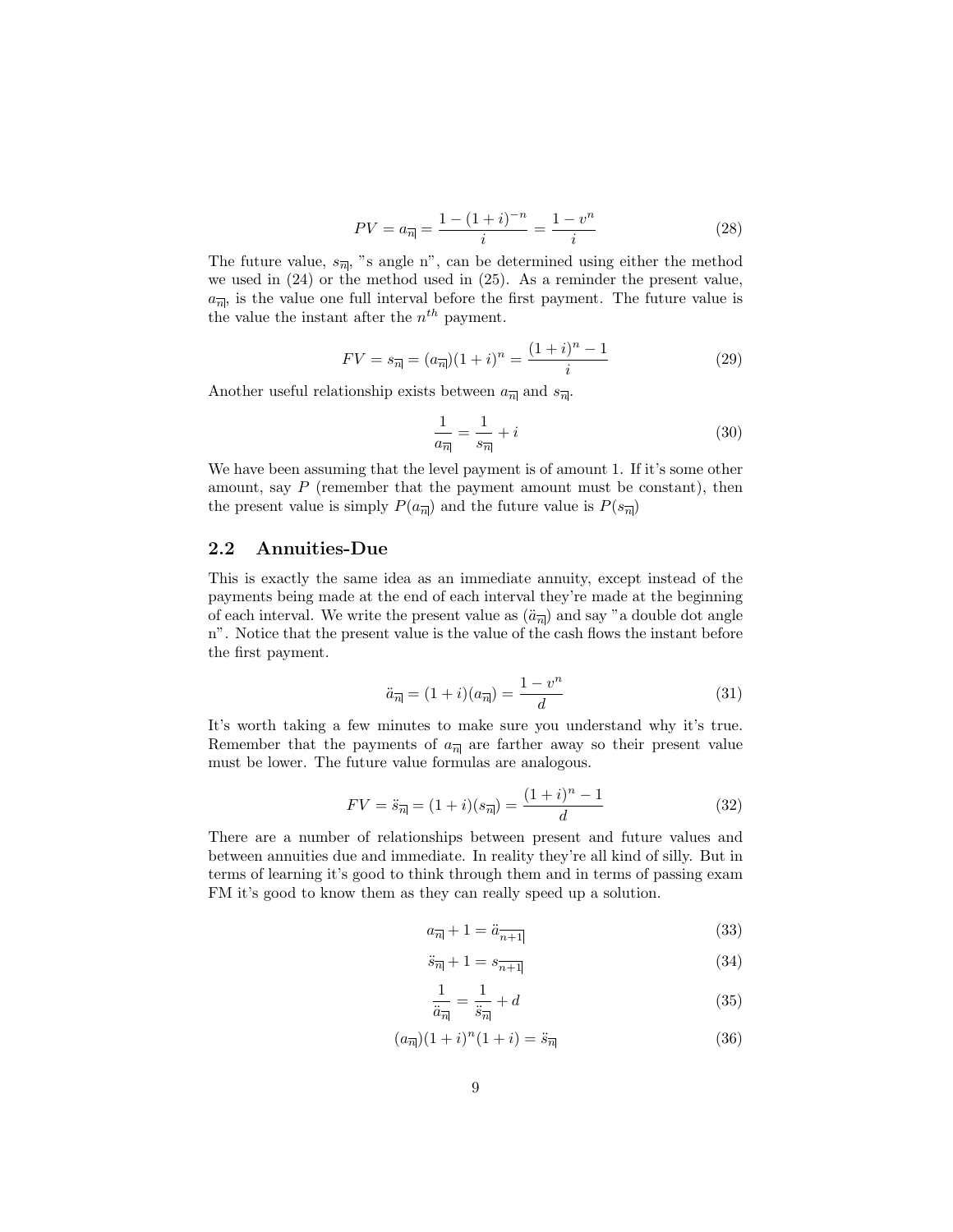$$
\ddot{s}_{\overline{n}}(1+i)^{-n}(1+i)^{-1} = a_{\overline{n}} \tag{37}
$$

As before, for payment amounts other than 1, multiply the annuity symbol by the amount of the payment.

#### 2.3 Annuities with Arithmetic Progression

The actuarial exam will require that you be able to find the present value of some special non-level-payment annuities. Annuities whose payments are geometrically increasing can be dealt with using equation (27). There also exist annuities whose payments increase by some fixed amount each interval. Consider an annuity that pays P at the end of the first period,  $P + Q$  at the end of the second period, and  $P + (n-1)Q$  and the end of the  $n<sup>th</sup>$  period. Then the present value of the increasing annuity at time 0 can be represented as follows.

$$
(I_{P,Q}a)_{\overline{n}|} = Pa_{\overline{n}|} + Q\frac{(a_{\overline{n}|} - n(1+i)^{-n})}{i}
$$
\n(38)

This equation makes a lot of sense and you should derive it yourself. This will help you understand what all the parts mean which will in turn help you adapt the equation to many situations. And using the same logic as before:

$$
(I_{P,Q}s)_{\overline{n}} = (I_{P,Q}a)_{\overline{n}}(1+i)^n
$$
\n(39)

$$
(I_{P,Q}\ddot{a})_{\overline{n}} = (I_{P,Q}a)_{\overline{n}}(1+i)
$$
\n(40)

$$
(I_{P,Q}\ddot{s})_{\overline{n}} = (I_{P,Q}a)_{\overline{n}}(1+i)^n(1+i)
$$
\n(41)

For completeness I'll include the rest of this section, but I really urge you to understand what's going on. If you can't derive the following equations it doesn't mean you haven't memorized enough to be ready for the test, it means you don't understand enough to be ready for the test.

$$
(I_{1,1}a)_{\overline{n}|} = (Ia)_{\overline{n}|} = \frac{(1+i)(a_{\overline{n}|}) - n(1+i)^{-n}}{i}
$$
(42)

In the event that  $P = n$  and  $Q = -1$  we have what's called a decreasing annuity.

$$
(Da)_{\overline{n}|} = \frac{n - a_{\overline{n}|}}{i} \tag{43}
$$

$$
(Ds)_{\overline{n}|} = (Da)_{\overline{n}|} (1+i)^n \tag{44}
$$

#### 2.4 Perpetuities

A perpetuity is exactly what it sounds like - an annuity that goes on perpetually. It should be clear right away that a perpetuity can't have a future value since we've been defining the future value as the value of the annuity after the last payment, which in this case doesn't exist. To calculate the present value of the perpetuity,  $a_{\overline{\infty}}$ , write out (26) for this stream of cash flows and then realize that for (27) the next term after the last must be  $(1+i)^{-(\infty+1)} = 0 \forall i$ .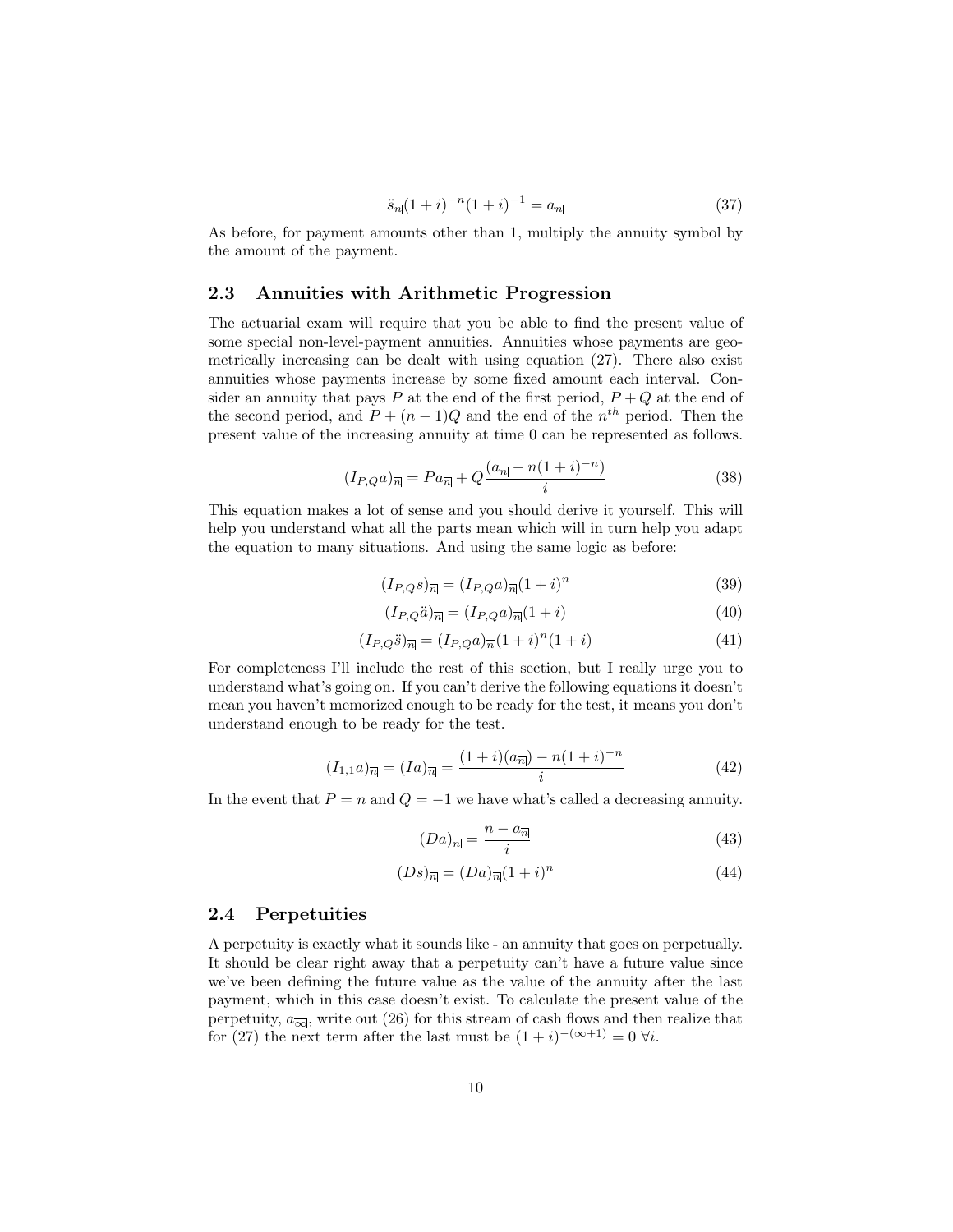$$
a_{\overline{\infty}|} = \frac{1}{i} \tag{45}
$$

$$
\ddot{a}_{\overline{\infty}} = a_{\overline{\infty}} + 1 = \frac{1+i}{i} = \frac{1}{d}
$$
\n(46)

$$
(I_{P,Q}a)_{\overline{\infty}} = \frac{P}{i} + \frac{Q}{i^2}
$$
\n
$$
(47)
$$

Remember that in all three of these cases – annuity immediate, annuity due, and perpetuity – i is the interest rate per period. So if you're given  $i^{(4)}$  make sure to convert to  $i = \frac{i^{(4)}}{4}$  $\frac{1}{4}$  and to use the number of years times 4 as the number of payments.

#### 2.5 The Weird Annuity

Almost all of the annuities and perpetuities that the actuarial exam will throw at you can be dealt with using a timeline, the formulas from the previous five sections, and a little common sense. However, it is worth your time to memorize the formula for the weird annuity. It pays an amount  $1/m$  at the end of each  $m^{th}$  of the first year, amount  $2/m$  at the end of each  $m^{th}$  of the second year, up to amount  $n/m$  at the end of each  $m^{th}$  of the  $n^{th}$  year. The symbol for this kind of annuity is  $(Ia)_{\overline{n}}^{(m)}$  $rac{(m)}{n}$ .

$$
(Ia)^{(m)}_{\overline{n}|} = \frac{\ddot{a}_{\overline{n}|} - n(1+i)^{-n}}{i^{(m)}}
$$
\n(48)

#### 2.6 Continuously Paying Annuities

The idea of these is that instead of getting paid at the end of every year, or every month, the annuitant gets paid at the end of every instant. The present value of this continuously paying annuity is symbolized by  $\bar{a}_{\overline{n}|}$ . You can derive the following formula by either taking the limit of equation  $(48)$  as m goes to infinity or integrating over the appropriate time span.

$$
\bar{a}_{\overline{n}|} = \int_0^n v^t dt = \frac{1 - (1 + i)^{-n}}{\delta} = \frac{1 - e^{-n\delta}}{\delta} \tag{49}
$$

The general formula for a continuously paying annuity is really all you need to memorize.

$$
PV = \int_0^n f(t)v^t dt
$$
\n(50)

Where  $f(t)$  is the rate of payment. Very often it is 1 per year in which case the formula for the present value is what we already saw in equation (49). Other times, as in an increasing continuously paying annuity that pays an amount  $t$  at time t, the present value is  $PV = \int_0^{\pi} t v^t dt$ . And by now you should know how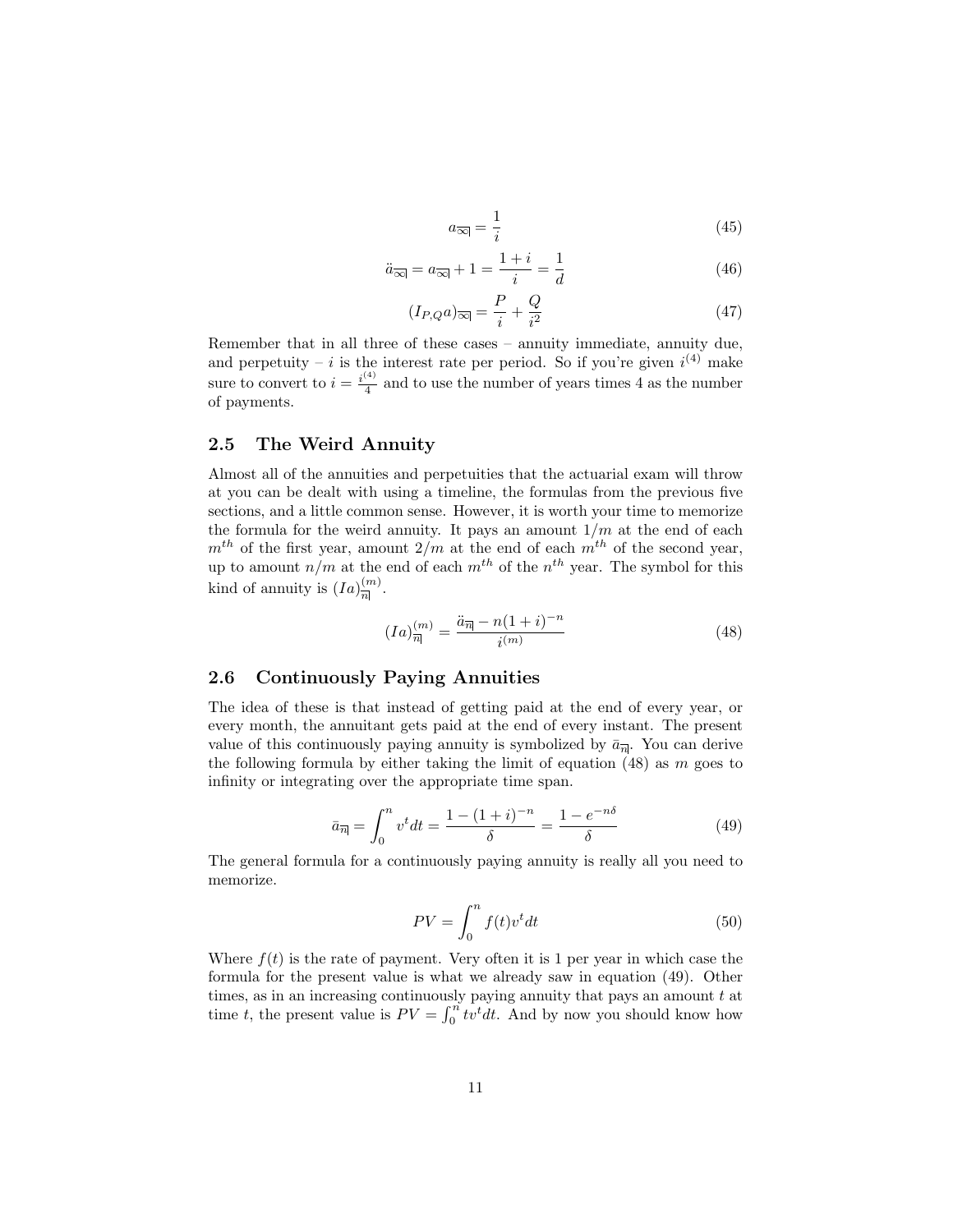to move a lump sum from the present to the future, simply multiply by  $(1+i)^n$ . The perpetuity  $(n \to \infty)$  formulas pop right out of equations (49) and (50).

$$
\bar{a}_{\overline{\infty}|} = \frac{1}{\delta} \tag{51}
$$

$$
(\bar{I}\bar{a})_{\overline{\infty}} = \frac{1}{\delta^2} \tag{52}
$$

where  $f(t) = 1$  for (51) and  $f(t) = t$  for (52).

# 3 Loans

Patience!